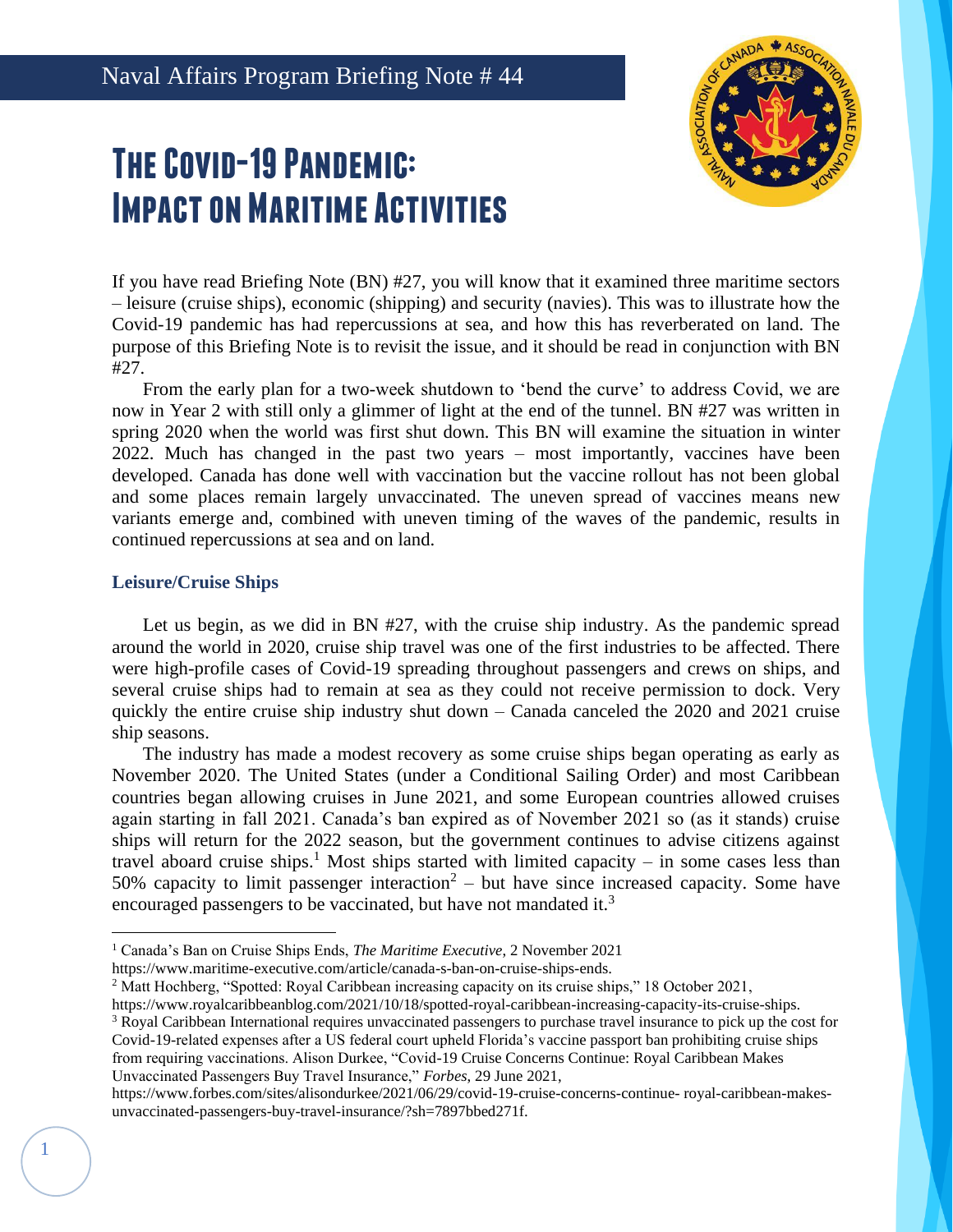While more-or-less back in business, the companies have suffered major financial losses,<sup>4</sup> and their fleets have been reduced as some older ships were sent to be broken up.<sup>5</sup> There continue to be Covid cases reported on cruises – the US Centers for Disease Control and Prevention published data on 27 December 2021 indicating that nearly two-thirds of all the cruise ships reporting to the agency reported cases of Covid-19 in the previous week.<sup>6</sup> But safety protocols have been improved, and few people have died. However, the cruise experience has changed for passengers with new rules about masking, testing protocols, restricted access to shore, reduced social events, etc.

The halt to cruise ships visits has made people in some places realize how disruptive the ships are to the economy and environment. This will have implications for the industry in the future. While touted as a boost to local economies, in some places the financial benefits are apparently less than advertised because cruise ship passengers are contributing little to the economy – they are not eating in restaurants, sleeping in hotels or buying local goods. This has led residents in, for example, Venice, Italy, and Bar Harbor, Key West, Juneau and Charleston in the United States to try to restrict the number of cruise ships in the future.<sup>7</sup>

#### **Economic/Shipping**

BN #27 outlined the interconnectedness of global supply chains and the importance of goods traveling by sea to Canada. Two years after the pandemic began, it is in this category that we see the most effects of the pandemic. BN #27 discussed the problems of supply chain interruptions when the pandemic began – i.e., Chinese factories were shut down, while Western factories were still in operation, then Chinese factories re-opened but Western factories were shut down. This reflects that the waves of the pandemic are not occurring at the same time everywhere.

BN #27 noted the delicate balance related to shipping containers. Until the pandemic the flow of containers was fairly regular and predictable; containers would arrive full of some goods and depart full of other goods. But as trade became disrupted, and stopped and started, empty containers began to be in the wrong places. The goods were in X, but the shipping containers were in Y. The empty containers began to pile up at ports. $8$  The rates to charter a container ship, and/or a container, decreased because states were shut down and production had ceased. Fuel prices fell precipitously in 2020. In theory these could have been good things – exporters love low fuel prices and low rates for containers, but not if there is nothing to ship. Then, as things

<sup>4</sup> Michael Blanding, "Cruising in Crisis: How Carnival is Riding Out the Covid-19 Storm," *Forbes*, 18 August 2021, https://www.forbes.com/sites/hbsworkingknowledge/2021/08/18/cruising-in- crisis-how-carnival-is-riding-out-thecovid-19-storm/?sh=d517d006448e.

<sup>5</sup> A total of 14 passenger ships were beached November 2020 to November 2021 at one breaker yard in India.

<sup>&</sup>quot;Record Number of Cruise Ships Scrapped at Alang in the Past 12 Months," *The Maritime Executive*, 11 November 2021, https://www.maritime-executive.com/article/record-number-of-cruise-ships- scrapped-at-alang-in-the-past-12 months.

<sup>6</sup> "CDC Data Shows Two-Thirds of Cruise Ships are Reporting COVID Cases," *The Maritime Executive*, 28 December 2021, https://www.maritime-executive.com/article/cdc-data-shows-nearly- two-thirds-of-cruise-shipsreporting-covid-cases.

<sup>7</sup> See "Our View: Cruise ships returning, not that we have a choice," by Editorial Board, *Charleston City Paper*, 13 October 2021[, https://charlestoncitypaper.com/our-view-cruise-ships-r](https://charlestoncitypaper.com/our-view-cruise-ships-)eturning-not-that-we-have-a-choice/; Jesse Chase-Lubitz, "Post-COVID cruising: The ships are back at sea, but where can they go?" 29 May 2021,

[https://ca.news.yahoo.com/post-covid-c](https://ca.news.yahoo.com/post-covid-)ruising-the-ships-are-back-at-sea-but-where-can-they-go-090049162.html. <sup>8</sup> CBC, "Container congestion in Vancouver a sign of global supply chain chaos," 24 October 2021, https://www.cbc.ca/news/canada/british-columbia/container-congestion-vancouver-1.6221899.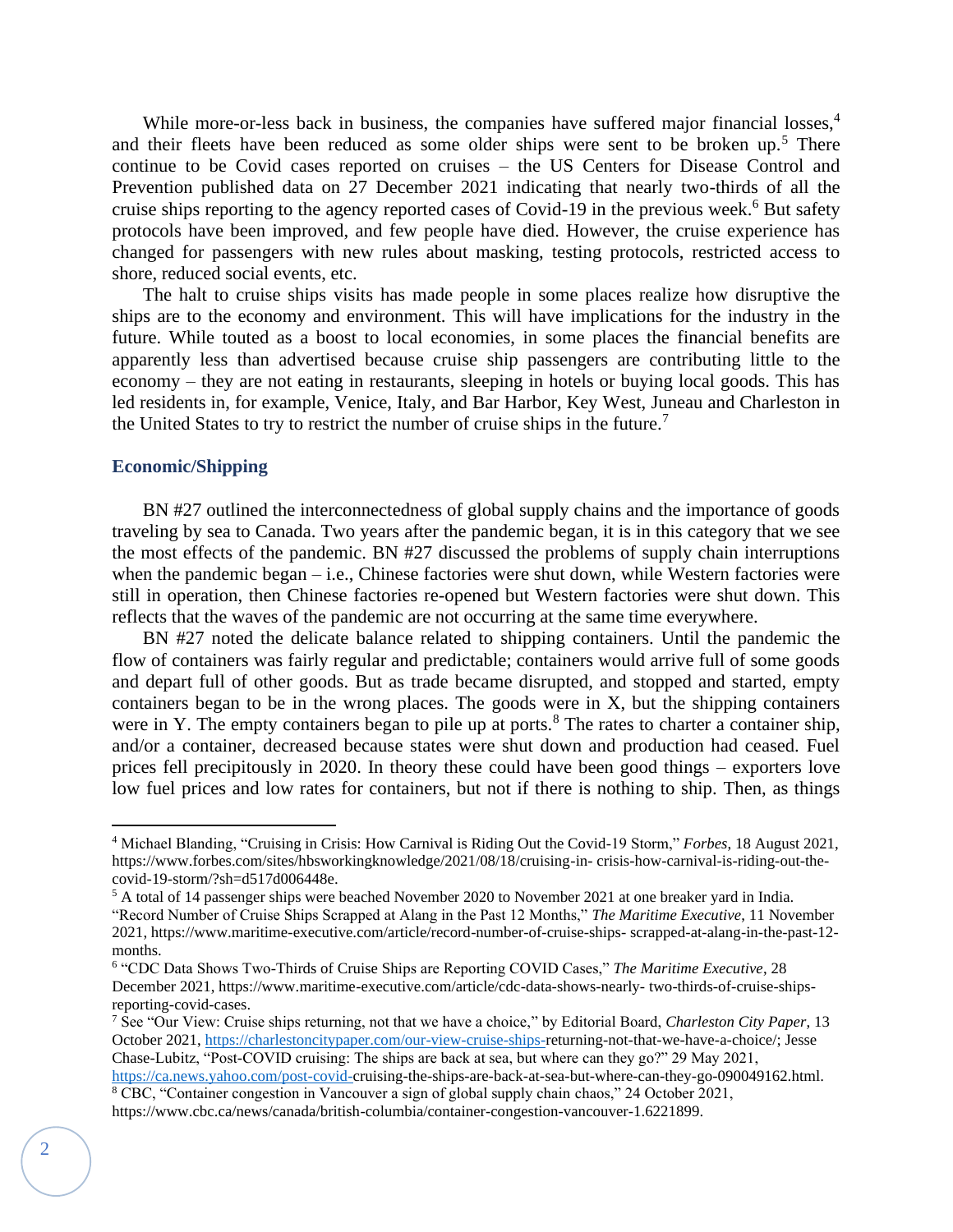began to re-open around the world, although at different times in different places, fuel prices climbed, and charter rates, freight rates and container rates skyrocketed.<sup>9</sup> The result has been a factor contributing to inflation in many countries as shipping rate increases are passed off on to consumers.<sup>10</sup>

It is not just the uneven shut down and recovery of factory production that has affected shipping, it is also the changes in consumer behaviour that occurred because of the pandemic. As Canadians were told to stay home and work from home, they stopped paying for travel and entertainment, and they started shopping online for office equipment for their homes, work-out equipment and electronics for their leisure time (computers, phones, tvs, stereos, etc.). The demand rose quickly for certain products just as supply fell off because of closed factories and sick workers. Then as things started to open up again, bottled up demand exploded (exacerbated by the Christmas holiday season in the West) and demand exceeded available supplies. The logistics of production and delivery became a nightmare. We can see this in shortages of some materials and products.

These shortages are exacerbated by bottlenecks at ports. The pandemic led to port closures or limited hours of operation, and missing workers who were sick or isolating. Some major ports – for example, Los Angeles and Long Beach in the United States and Felixstowe in the UK – are completely clogged. Ships wait off the port for days, sometimes weeks, to get unloaded/loaded. This causes increased potential for collisions and groundings as the ships cluster, particularly if storms occur. And it should be noted that, because of the pandemic, some container ship crews have not been rotated due to travel restrictions – they thus may be stressed, tired and possibly prone to making mistakes.

Canadian ports have not faced major bottlenecks but clogs elsewhere have affected them. This means that imports are not received on time for producers and exports are delayed. Work schedules are difficult to plan as some ships arrive early, others late, others not at all because of delays in their loading/unloading at other ports. $^{11}$ 

The port delays cannot be blamed entirely on the pandemic but it has been a definite factor. Travel restrictions hampered the free movement of goods and people, workers were off sick or isolating after contact with someone who was sick, there were longstanding labour/wage/working conditions disputes with truckers, and Covid financial support programs convinced some workers to change their professions. Shortages of port workers, at ports, truck drivers, delivery people, railway/freight workers might have happened at some point, but the pandemic made it happen sooner.

<sup>9</sup> For example, the average composite index of the World Container Index (WCI), 20 January 2022, for year-to-date, is \$9,551 (US) per 40ft container; \$6,656 higher than the five-year average of \$2,895 per 40ft container. In January 2022, freight rates from Shanghai to Los Angeles increased 5% in a week to \$11,197 and rates from Shanghai to New York went up 2% to \$13,987 per 40ft container. However, it should be noted that the rates are much cheaper the other way, and to different destinations. Drewry, "World Container Index - 20 January 2022,"

[https://www.drewry.co.uk/supply-chain-advisors/s](https://www.drewry.co.uk/supply-chain-advisors/)upply-chain-expertise/world-container-index-assessed-by-drewry.  $\frac{10}{10}$  As well as inflation, global cargo carriers made record profits as demand rebounded and rates climbed. Lauren Etter and Brendan Murray, "Supply Chain Chaos Helped Ocean Carriers Reap \$150 Billion in 2021. Economists Warn It's Helping Stoke Inflation," Bloomberg, 18 January 2022. There is cause for hope in 2022, however, as the rates of increase have lessened, and for *some* routes the shipping rates have begun either to steady or decline somewhat. See Mike Schuler, "Containership Charter Rates Fall for First Time in 16 Months," *gCaptain*, 29 October 2021.

 $11$  Callum Smith, "Port of Halifax might not have backlog of ships, but supply chain pressures challenging," MSN 10 November 2021, [https://www.msn.com/en-ca/money/other/port-of-halifax-m](https://www.msn.com/en-ca/money/other/port-of-halifax-)ight-not-have-backlog-of-ships-butsupply-chain-pressures-challenging/ar-AAQxiil?ocid=msedgntp.